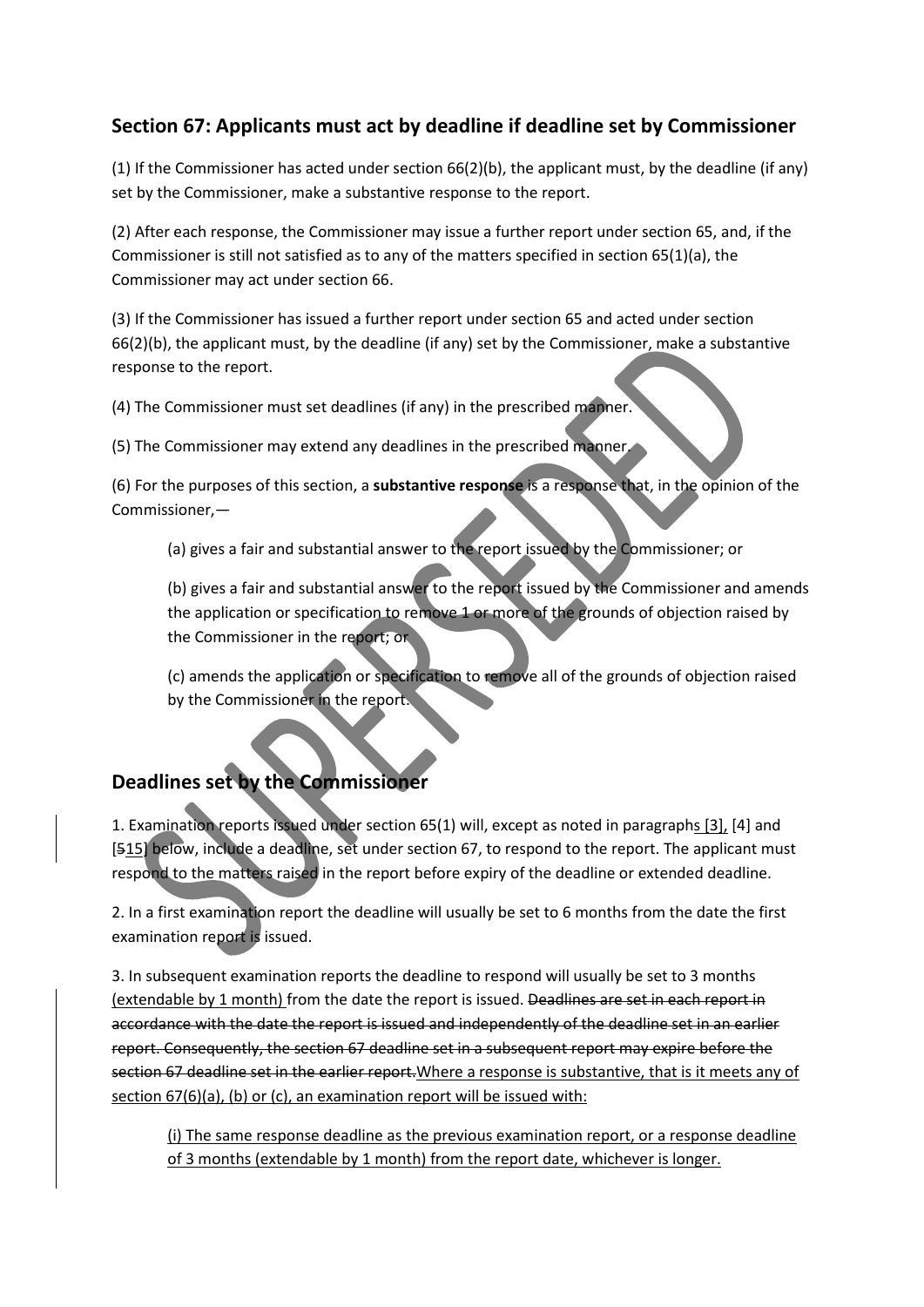(ii) If the extended deadline in (i) falls on or after the section 71 date, a new deadline will not be set under section 67(3). The applicant will have until the section 71 date to respond to the report.

4. If, following a substantive response to an earlier examination report, a further examination report is issued 4 months or less from the expiry of the period set under section 71, a new deadline under section 67(3) will not be set in the further examination report. Consequently, if at the date the further examination report is issued, the remaining portion of the section 71(1) period is 4 months or less, then the applicant will have until the expiry of the section 71 period to respond to the report and put the application in order for acceptance. Note: the period set under section 71(1) is 12 months from the date the first examination report is issued under section 65.

54. A deadline under section 67 will not be set in an examination report containing only the sole "objection", or reminder to the applicant, that the notice of entitlement has not been filed. In this case the applicant should file a notice of entitlement prior to the expiry of the section 71 period.

#### **Extension of deadline set under section 67**

65. An applicant may reply to the examination report up to one 1 month later than the deadline set in the examination report under section  $67$  by, within the one 1 month, both requesting an extension of time to respond and filing a substantive response (regulation 78(2)). The applicant should not attempt to request an extension of time separately. If the only matter pursued in a response to an examination report is a request for an extension of time, the response will not be considered to be a substantive response, and the deadline will not be extended.

76. Failure to respond to the examination report by the extended deadline will result in the application being treated as abandoned (section 68). The date the application is deemed to be abandoned will be the date immediately following the expiry of the deadline set under section 67, a month earlier than the action is taken to abandon the application.

87. The extension of time to the deadline set under section 67 is to be requested in the response to the examination report. If the response is filed within the extended period via the IPONZ online system, an extension request is automatically generated and displayed on the response submission page and is taken to have been submitted with the response. Consequently, it is not necessary for the request for an extension to be included in the applicant's response letter.

#### **Divisional applications**

98. Where at least some of the claims of a divisional application are substantially the same or identical to claims that have already been examined on the parent (or a grandparent) application then the deadline under section 67 for responding to a first examination report of a divisional application may be set to 2 months (not 6 months).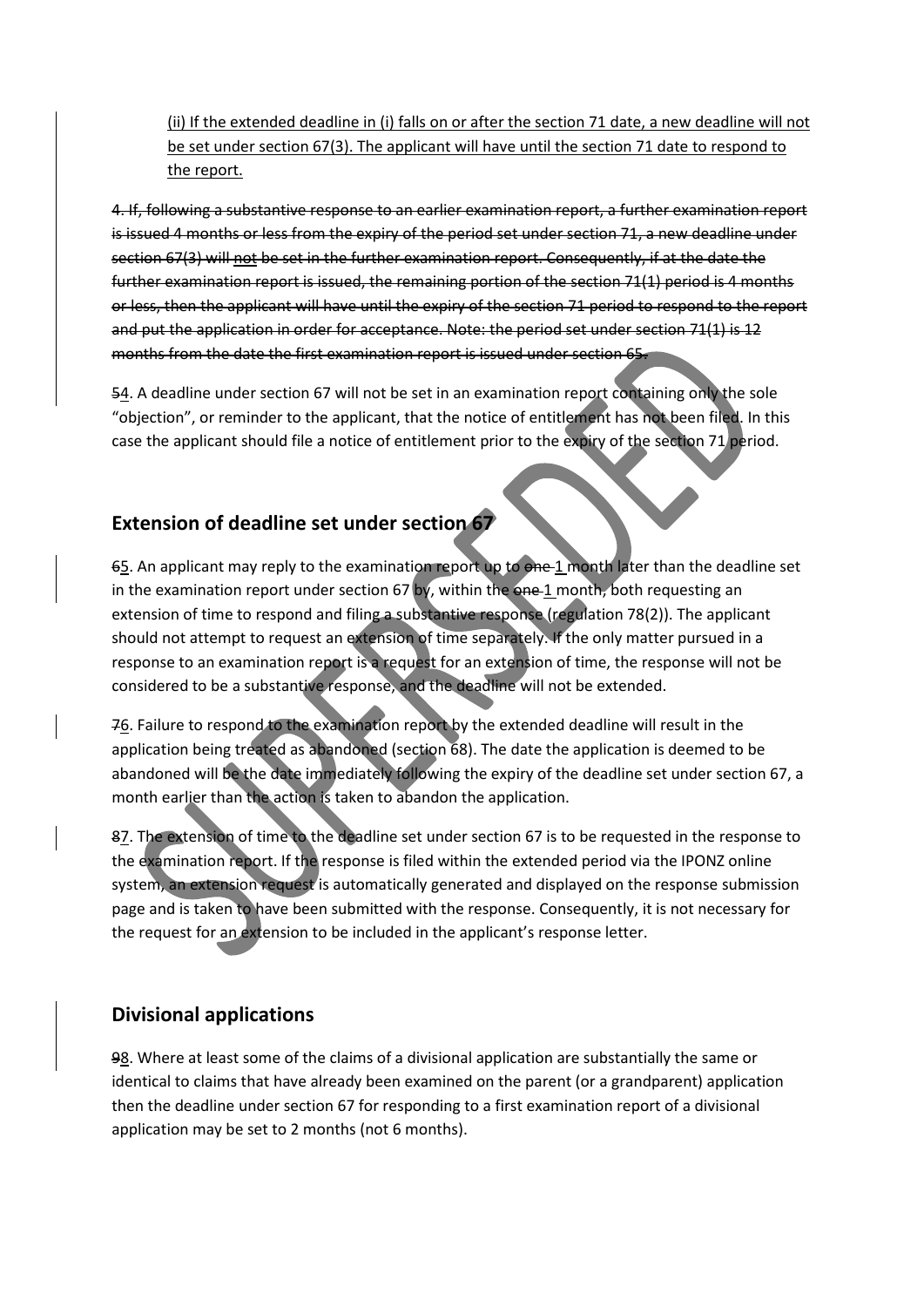109. The deadline under section 67 for responding to subsequent examination reports of a divisional application will usually be set as set for other applications.

1110. Extensions of time for divisional applications will follow paragraphs [6 to 8][5 to 7].

1211. In accordance with section 34(1) a divisional application cannot be filed after the parent application is abandoned. From paragraphs  $[6][5]$  and  $[7][6]$  it follows that if a fresh application (an intended divisional) is filed within the month following the deadline set under section 67 to respond to a report on the (intended) parent application, but the applicant fails to file a substantive response including an extension request on the parent during that month, the parent will be deemed to be abandoned (see paragraph  $[7][6]$ ) before the fresh application is filed. In these circumstances the fresh application cannot be taken to be a divisional application and ante-dating of the fresh application under section 34(3) will be refused.

# **Non-substantive responses to examination reports**

1312. A response to an examination report must be a 'substantive response' to matters raised in the report, see section  $67(6)(a)$ , (b) and (c):

...a substantive response is a response that, in the opinion of the Commissioner, -

(a) gives a fair and substantial answer to the report issued by the Commissioner; or

(b) gives a fair and substantial answer to the report issued by the Commissioner and amends the application or specification to remove 1 or more of the grounds of objection raised by the Commissioner in the report; or

(c) amends the application or specification to remove all of the grounds of objection raised by the Commissioner in the report.

1413. Applicants may choose to amend the specification or application (as the case may be) and/or provide a fair and substantial answer to matters raised in the report.

14. Where it is clear from the response that the applicant is attempting to overcome objections and is responding in good faith, it is a substantive response.

15. Where the response is non-substantive i.e. that is it meets none of section  $67(6)(a)$ , (b) or (c), an examination report will be issued with: a shortened period of 1 month to respond. In this case, a response deadline under section 67 will not be set if the examination report is issued 2 months or less before the expiry of the period set under section 71, similarly to the condition noted in paragraph [4].

(i) The same response deadline as the previous examination report, or a response deadline of 1 month (extendable by 1 month) from the report date, whichever is longer.